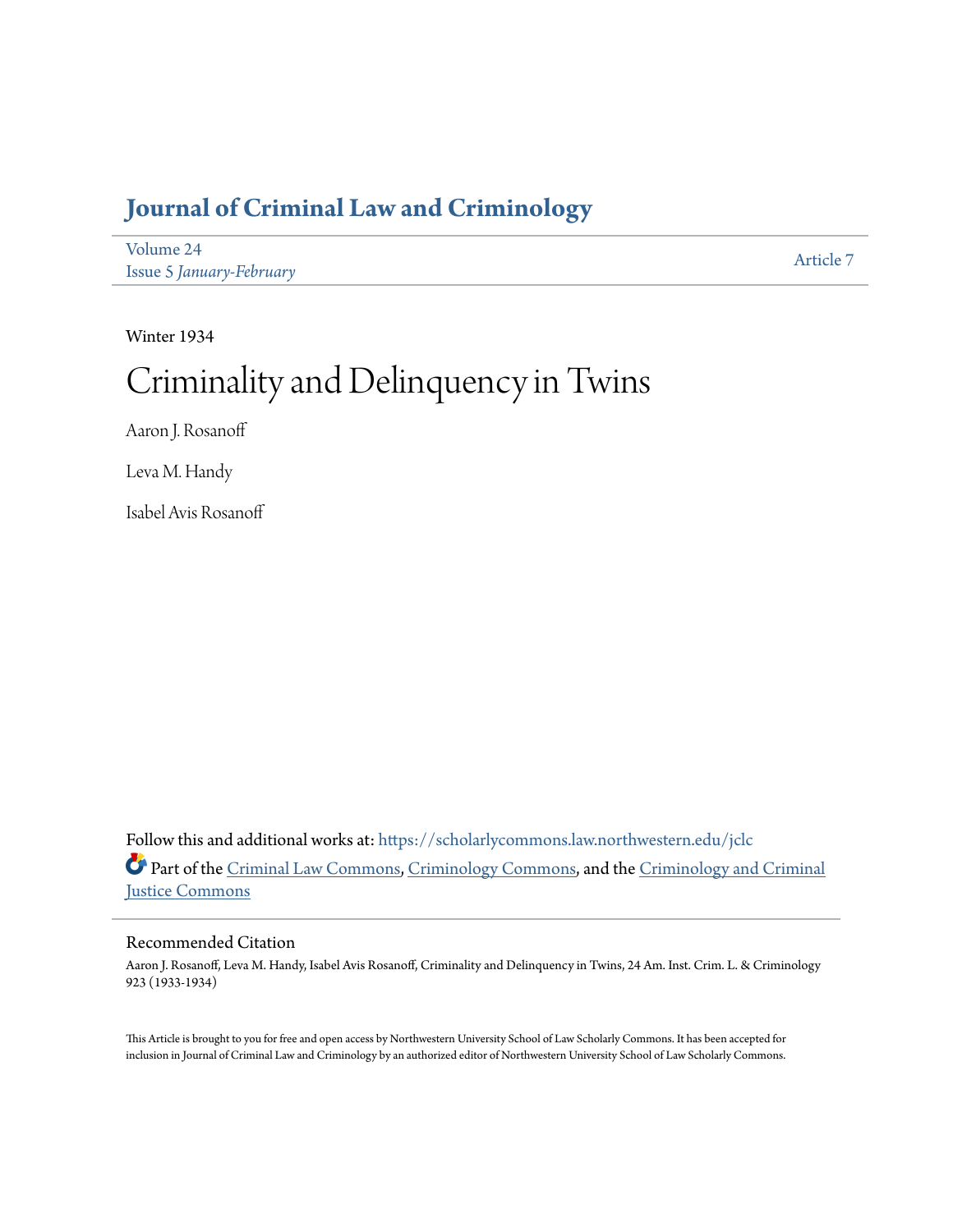## CRIMINALITY AND DELINQUENCY IN TWINS

**AARON** J. ROSANOFF, LEVA M. **HANDY AND** ISABEL Avis **ROSANOFF**

About three years ago, we undertook to collect records of cases of mental disorders in twins. Our object was to accumulate for each important clinical group an amount of this kind of material that would make possible a statistical treatment. This work is now practically finished, and we have in our files the records of 1008 pairs of twins with one or both of each pair affected by one of the mental disorders selected for study.

We have also in our files the records of 313 pairs of normal twins which have been gathered for purposes of control.

We have included in our study cases of criminality in adults, juvenile delinquency, and behavior difficulties in children, and the present report will deal with this part of our material.

It has been pointed out many times in the past fifty years or more that studies of twins may throw light on the relative importance of hereditary and environmental factors in human achievement, in intelligence, in temperament, in behavior, in health and disease, and in connection with other human problems.

As our material grew in amount, and the more we scrutinized it, it appeared more and more definitely that this simple division of factors of human situations into those of heredity and environment is misleading, in that it tends to draw attention away from complexities which should receive detailed consideration.

In the literature pertaining to the causation of mental and behavior disorders, one finds reference to factors designated not only as hereditary, but also as inborn, congenital, pre-natal, constitutional, and the like. We believe that with the aid of our material and similar material to be found scattered in the literature, a more exact terminology and a more complete classification of causative factors can be devised.

While such material as ours cannot give us any idea of *the nature* of causative factors, it can indicate quite definitely *the developmental period in which such factors are operative.*

To be more specific, causative factors can be classified as follows:

'Los Angeles, Cal.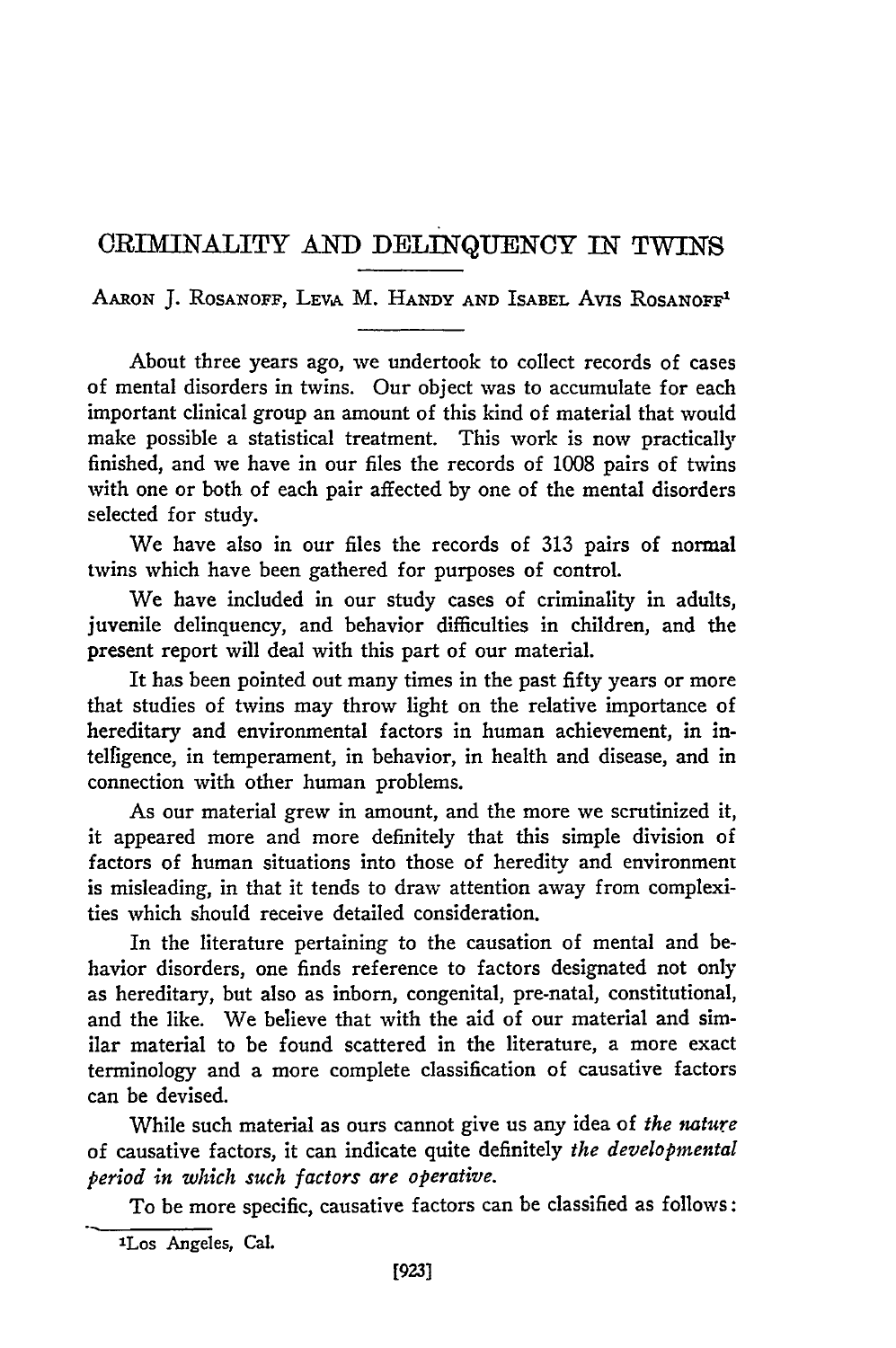pre-germinal, germinal, embryonic, foetal, natal, and as of various periods of post-natal development.

The factors which we would designate as pre-germinal are, perhaps, the only ones which may properly be spoken of as hereditary. They are the factors which are already operative in the ancestry of a given generation before that generation has entered upon the very beginnings of its existence in the form of primordial follicles in the ovary and of spermatocytes in the testis.

To establish the influence of a *pre-germinal* factor in the causation of a given mental disorder, it is not enough to show that it runs in families; that fact alone can often be accounted for by exposure of familial groups to the same conditions. But if, in addition to the familial occurrence of a given disorder, it may be shown that such disorder, if found in one of a pair of monozygotic twins, regularly affects the other as well; and if it may be shown further that if such disorder is found in one of a pair of dizygotic twins, the other twin is, as a rule, free from it; then we have an accumulation of evidence sufficient to establish a pre-germinal factor as the sole or principal factor in the causation of the disorder under consideration.

In those cases in which it is possible to establish a sex-linked mode of transmission in familial strains, that fact alone would place the causative factors in the pre-germinal period.

*Germinal* factors in the causation of mental disorders have received inadequate attention, and when referred to at all have often not been distinguished from pre-germinal factors.

The germinal period of development is a long and highly complicated one. There is evidence in the data of human histology that all the primordial follicles out of which ova are eventually to develop exist in the ovary of the female infant at birth, and, in fact, for several months before birth. It will be seen, then, that before an ovum has matured and become fertilized by a spermatozoon, it has been in existence for a period of from twelve to forty years—more or less--during which time it has gone through various phases of development. During this period it has been exposed to factors which have either fostered or hindered its development or which have, perhaps, had a disease-producing effect.

The germinal history of a spermatozoon, while quite different' from that of an ovum, nevertheless also occupies a considerable period, during which it may be exposed to various factors for better or for worse.

There are some abnormal conditions which do not run in families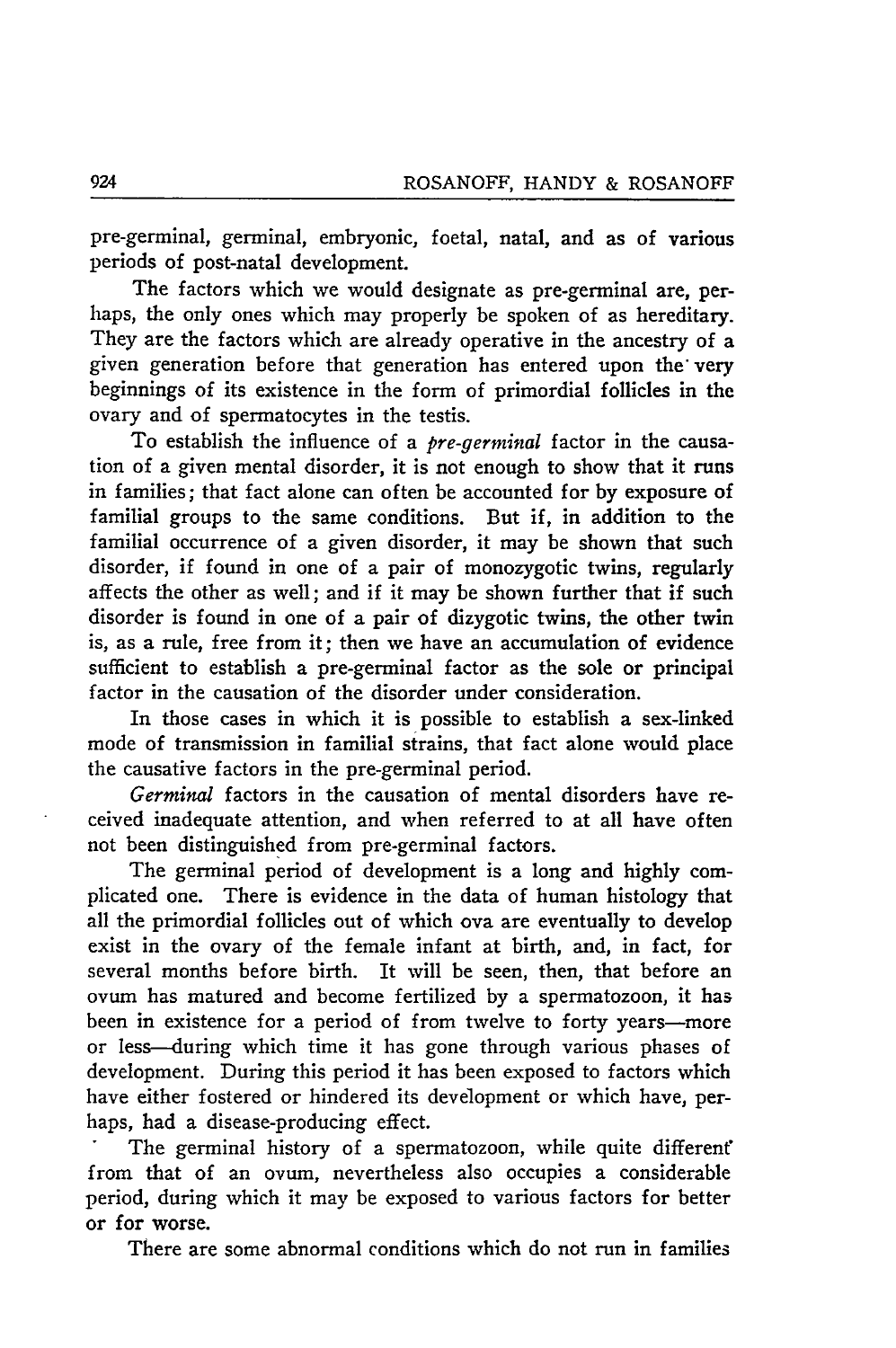and are, therefore, not strictly hereditary, but which can, nevertheless, be shown to be caused by germinal factors. A striking instance in point is that of mongolism. Among monozygotic twins, if one is a mongol, the other is quite invariably also a mongol. Among dizygotic twins, it is quite regularly observed that if one is a mongol, the other is normal.

Mongolism hardly ever is found in more than one member of a familial strain. Moreover, mongols are sterile and short-lived, so that direct inheritance is practically out of the question.

There is reason for thinking that sclerotic and atrophic changes in the ovary can so injure an ovum during the germinal period as to cause mongolism.

The *embryonic* period of development extends from the time of fertilization of the ovum to the end of the eighth week of gestation. During that period, tissues and organs develop, and the architecture of the body is laid down. Factors which are operative in that period are apt to produce conditions which are associated with malformation or monstrosity. A condition of this kind, if found with relative frequency in only one of a pair of monozygotic twins, may be definitely attributed to an embryonic factor and not to an hereditary or germinal one; although it would be, nevertheless, inborn or congenital.

The *foetal* period begins at about the end of the eighth week of gestation and terminates at birth. It is a period mainly of growth in size and not so much one of tissue and organ formation as is the preceding period. It is also a period during which the functions of nutrition, respiration, and elimination are vicariously performed for the foetus by the mother through the medium of the placental circulation.

Disease-producing factors which are operative in the foetal period may be known by their tendency to bring about the same or similar conditions in both of a pair of dizygotic twins with a frequency greater than among pairs of siblings. This, then, constitutes a criterion for separating out another group of inborn or congenital or constitutional conditions, attributable, however, not to pre-germinal, germinal, or embryonic factors, but to factors operative in the foetal period of development. A striking instance in point is presented by a fairly large group of cases of feeble-mindedness.

We shall not enter here upon a discussion of disease-producing factors operative in the *natal* and various *post-natal* periods, as they are for the most part well known, although it is not always clearly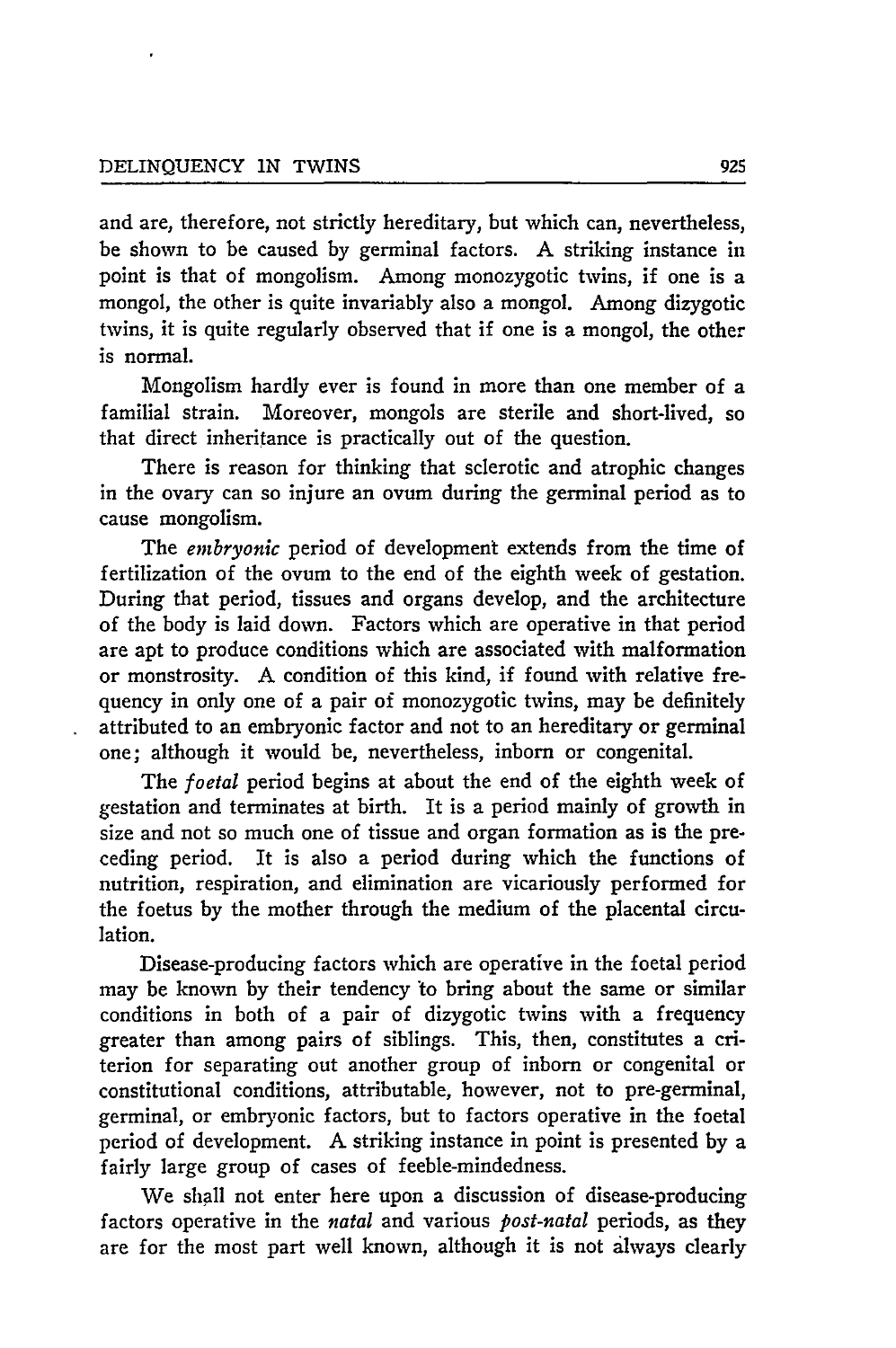recognized that a so-called constitutional mental disorder may be produced by such factors, and that there is nothing whatever hereditary or even inborn in the causation of such disorders. Ontogeny is not completed at birth and arrests of development may occur at any time before maturity is attained.

With reference to the above-described classification of constitutional factors of mental disorders, it must further be noted that it is possible to distinguish three types of causation. These may be designated as simple, multiple or variable, and complex.

We use the expression *simple causation* in those cases in which the disease-producing action of a factor is limited strictly to only one of the developmental periods already enumerated. As an example of such a case might be mentioned Huntington's chorea, which is produced by a pre-germinal factor and nothing else. As another example may be mentioned mongolism, already referred to, as a condition caused solely by a germinal factor.

We speak of a *multiple or variable type of causation* in connection with conditions which may be produced now by a factor operating in one period of development and now by a factor operating in another. Perhaps the most outstanding example of such a group of conditions is that of feeble-mindedness. There is ample evidence, including some contained in our own material, that a great deal of feeble-mindedness is produced by an hereditary factor. There is, however, equally strong evidence that feeble-mindedness may be produced also by factors which are operative in any of the other developmental periods. A certain part of our material conclusively shows in particular that factors operative in the foetal period produce mental deficiency, as has already been stated; and it is very well known that a considerable percentage of cases of feeble-mindedness is caused by head injury at birth or later and by post-natal factors, such as meningitis or encephalitis occurring in infancy.

We speak of a *complex type of causation* in connection with those cases in which two or more factors operative in different developmental periods are required to produce the condition in question. This has been recognized in medical discussions of causation of mental disorders in which both predisposing and precipitating causes have been stressed.

Before proceeding with the presentation of our own material, we would make brief reference to similar material to be found in the literature. We would call special attention to a study by Johannes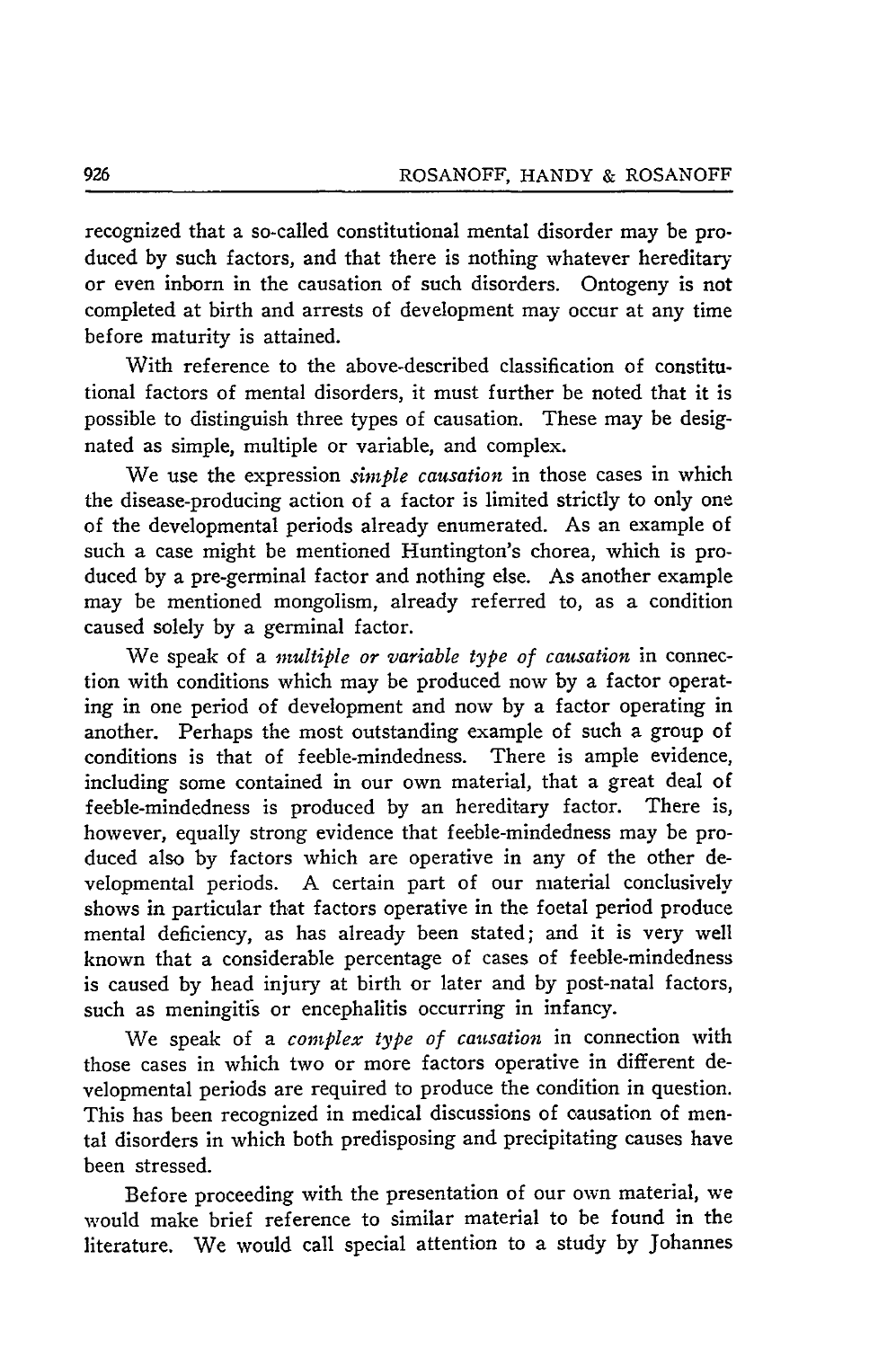Lange<sup>2</sup> published in Germany in 1928. This author reports an investigation of 30 pairs of criminal twins. He found that 13 of these were monozygotic twins and **17** dizygotic. Among the **13** pairs of monozygotic twins, both of each pair were criminal, and in a similar way, in 10 cases. In the remaining 3 cases only one was criminal in each pair, the other being without such tendencies. This presents a striking contrast with his dizygotic twins, among whom in only 2 cases were both twins of each pair affected. In **15** cases only one of each pair was affected and the other was free from such tendencies.

A few months ago, a study of psychoses and criminality in twins was published by A. M. Legras<sup>3</sup> in Holland. In his material were included 9 pairs of criminal twins. **Of** these 4 pairs were monozygotic and **5** dizygotic. In all the 4 cases of monozygotic twins, both twins were affected; whereas in each of the 5 pairs of dizygotic twins, only one twin was affected. Both Lange and Legras conclude that there is an hereditary factor in the causation of criminality.

Our own material, in so far as it pertains to criminality and delinquency, consists of records of 340 pairs of twins, divided as follows:

|  | Cases of behavior difficulties in children 136 |  |
|--|------------------------------------------------|--|

We are not going to attempt a definition of criminality, juvenile delinquency or behavior difficulties in children beyond stating merely how we selected our material.

Any person eighteen years of age or over, who has been convicted and sentenced by a criminal court to serve a term in a county jail or in a state or federal prison or granted probation, is classified for our purposes as representing a case of criminality in an adult.

Any boy or girl, who has been brought to the attention of juvenile court autfiorities by reason of some offense and thereupon either placed on probation or committed to a correctional institution, is classified for our purposes as presenting a case of juvenile delinquency.

The cases of behavior difficulties in children were found in child guidance clinics, school clinics, children's clinics, neurological clinics, and in special classes for problem children in the public schools.

<sup>2</sup> Johannes Lange. *Crime and Destiny.* English translation by Charlotte Haldane. New York, 1930. **3A.** M. Legras. *Psychose en Criminaliteit bij Tweelingen.* University of

Utrecht, **1932.**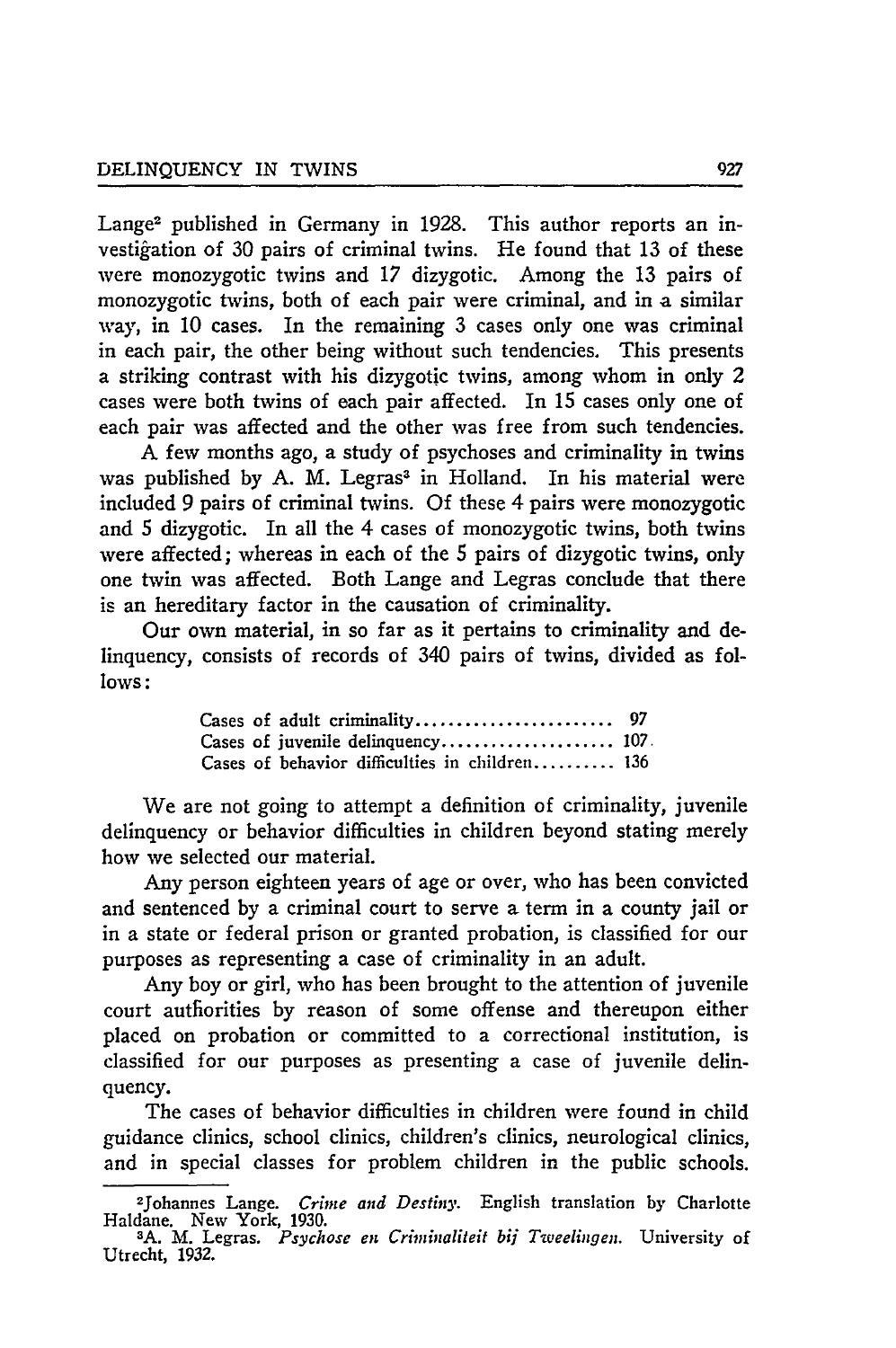These children, however, have not come in conflict with the law in such a way as to be brought to the attention of a juvenile court.

Our material indicates clearly that each of the three groups is a heterogeneous one; also that the three groups bear only a limited relationship to one another.

We submit a table in which this material is summarized.

| Type and sex of twins                                             | Adult | Juvenile<br>Criminality Delinquency in Children | <b>Behavior</b><br>Problems |  |
|-------------------------------------------------------------------|-------|-------------------------------------------------|-----------------------------|--|
| Same sex twins, probably monozygotic                              |       |                                                 |                             |  |
| Males, both affected 22                                           |       | 25                                              | 21                          |  |
| Males, one affected 11                                            |       |                                                 | 4                           |  |
|                                                                   |       | 14                                              | 20                          |  |
|                                                                   |       |                                                 | $\overline{2}$              |  |
| Same-sex twins, probably dizygotic                                |       |                                                 |                             |  |
| Males, both affected                                              |       | 11                                              | 13                          |  |
|                                                                   |       |                                                 | 10                          |  |
|                                                                   |       | $\frac{5}{9}$                                   | 13                          |  |
|                                                                   |       | O                                               | 24                          |  |
| Opposite-sex twins, dizygotic                                     |       |                                                 |                             |  |
| Both affected $\ldots, \ldots, \ldots, \ldots, \ldots, \ldots, 1$ |       | 8                                               | 8                           |  |
| Only male affected 21                                             |       | 28                                              |                             |  |
| Only female affected 10                                           |       | 4                                               | $\frac{18}{3}$              |  |
|                                                                   |       |                                                 |                             |  |
|                                                                   |       | 107                                             | 136                         |  |

In this table our material is classified not only by clinical groups as representing adult criminality, juvenile delinquency, and behavior difficulties in children, but also by sex and by type of twins. In each case it is shown to what extent both twins of each pair are affected and to what extent only one.

Let us consider first the figures in the *adult criminality group.* We are dealing here with 97 pairs of twins, a total of 194 individuals. These are not equally divided as to sex. There are 144 men and only 50 women. 50 per cent of the women are free from criminality; whereas among the men the corresponding percentage is less than 29. In other words, our material brings out anew a fact that has long been well known in all countries, namely, that criminality is significantly more common in the male than in the female sex. No material is more convincing in this connection than that presented by opposite-sex twins.

The possibility of the existence of a sex-linked factor suggests itself, but it would require special research to throw light upon this question. Should the existence of such a factor be demonstrated, then that alone would point to a pre-germinal factor in causation.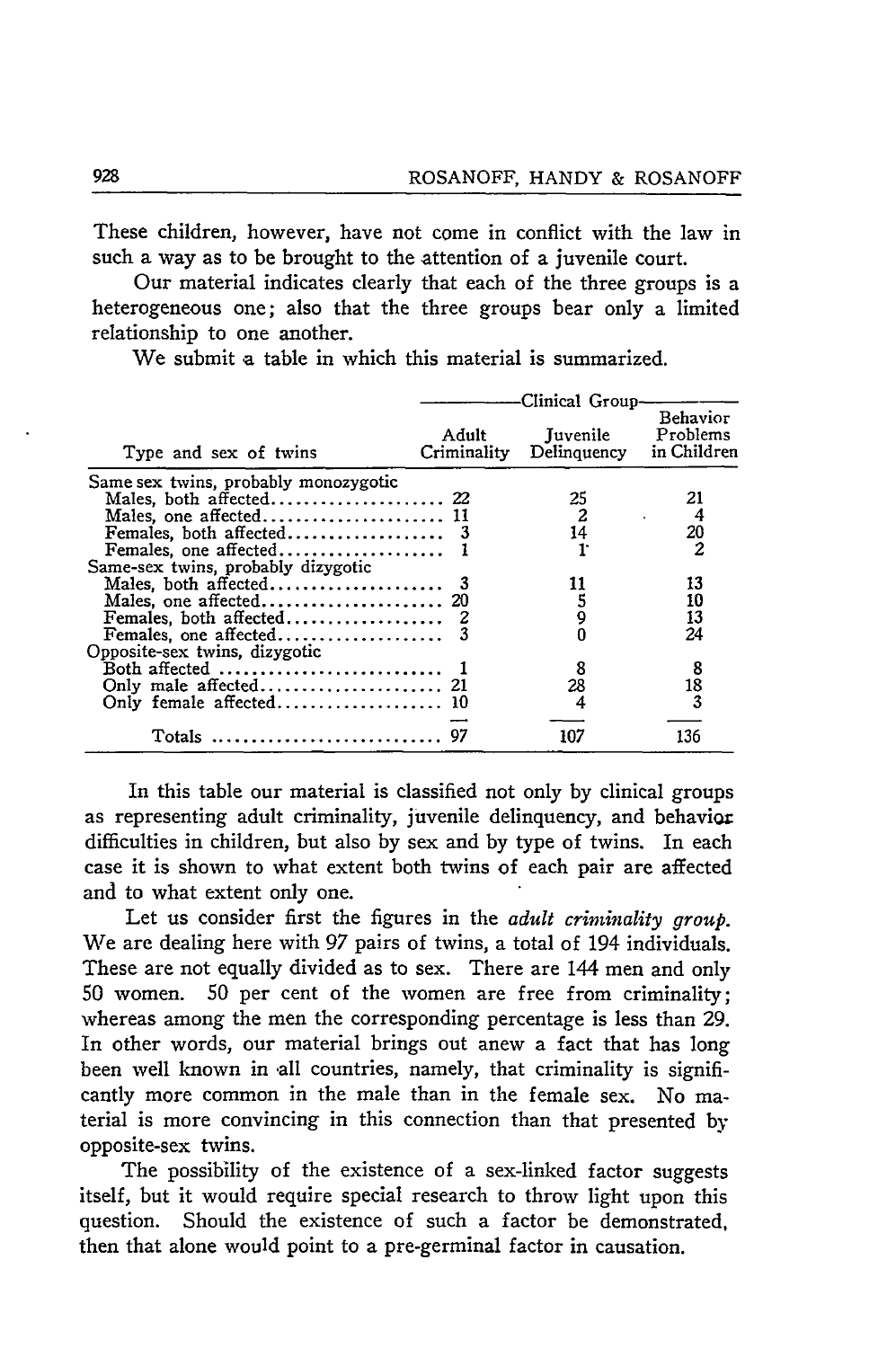It is to be noted that the contrast between the two sexes is less marked in the juvenile 'delinquency group and almost non-existent in the group of behavior difficulties in children.

We have in our adult criminality group 33 pairs of male twins which we have classified as probably monozygotic. In 22 of these cases both of the twins are criminal; and in 11 of these cases only one is criminal, the other not. This presents a contrast in comparison with the dizygotic male twins, of which there are 23 pairs in the adult criminality group. Here we find in only **3** cases both of the twins to be criminal; and in 20 cases only one is criminal, the other not. A similar showing is revealed by the female monozygotic and dizygotic twins, of which there are smaller numbers in our collection.

It will be noted that our findings are, in the main, similar to those of Lange and Legras. They point to the existence of either pregerminal or germinal causative factors in adult criminality.

Inasmuch as family studies like those of Goring' in England and S. S. and E. T. Glueck<sup>5</sup> in this country have revealed a relatively frequent incidence of criminal tendency in certain familial strains, the evidence would seem to be complete that the causative factors in question are pre-germinal rather than germinal.

By this we do not mean to say that other factors are excluded from consideration. On the contrary, there is evidence even on the face of these figures that we are dealing here with a case of a type of causation which is both variable and complex; and further evidence to that effect will be revealed when our material is published in detail.

For obvious reasons, we are especially interested in cases of monozygotic twins in which only one of the pair is affected. We have not yet completed a detailed analysis of our material, but we are able to say at this time that it seems necessary to draw a distinction between *criminalism* and *criminality.* The latter term is very broad and includes cases presenting an incidental maladjustment. For the term *crimninalisin* we would propose a more restricted meaning in the sense of a strong and persistent constitutional tendency which manifests itself under various conditions of no special difficulty or strain.

Incidental criminality, as thus distinguished from criminalism, is more often found to affect only one of a pair of monozygotic twins.

For illustration in this connection we can cite the case of the P. twins, **A.** and **C.,** who were investigated **by** us in November, **1932,** when they were nearly **32** years old. We found **A.** in the Los Angeles

<sup>4</sup>C. Goring. *The English Convict.* London. 1913.

**<sup>5</sup>S.** S. and **E.** T. Glueck. *Five Hundred Criminal Careers.* New York, 1930.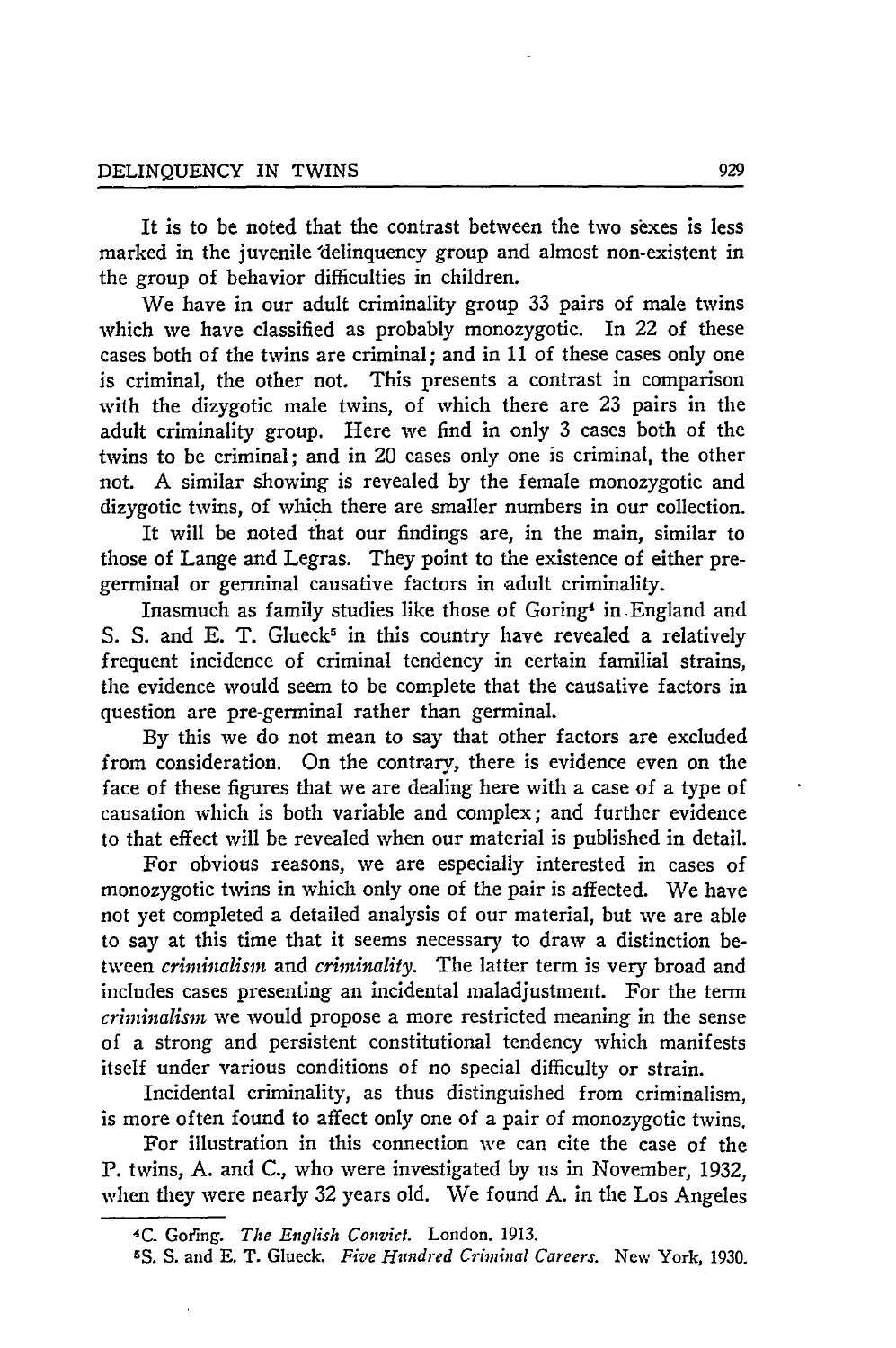County Jail serving a brief term for vagrancy. There is no record of previous arrests, but rather a history of satisfactory adjustment in work on a ranch, later nine years' service in the army with honorable discharge. He was an automobile mechanic, but unemployed. His brother C. never left the ranch on which they had been employed together for seven years and was still working there at the time of the investigation. He had never been arrested.

Although, in the course of our work, we made no attempt to gather data pertaining to the biology of twinning, we have been led by facts which forced themselves on our attention to discard the expression *identical twins.* Monozygotic twins are as a rule more nearly alike than any two persons that may be otherwise selected; but they are never identical; and sometimes they present physical, intellectual, and temperamental contrasts which may be said without exaggeration to make all the difference in the world.

The cause of the division of a product of conception in the early part of the embryonic period into two or more individuals is not known; there are some indications that the manner of the division may not be the same in all cases, and perhaps not even in the same plane; it will be recalled that in about one-fourth of the cases of monozygotic twins one of the twins is right-handed and the other lefthanded; also apparently there may be quantitative inequalities in the original division. However that may be, factors often come into play in the embryonic, foetal, and natal periods to give rise to inequalities which are found to exist at birth and later in more or less marked degree. Such inequalities are the rule rather than an exception among. monozygotic twins.

Such inequalities of original endowment or of development may account for some of the cases of monozygotic twins in which one is criminal and the other not.

We would cite one of our own cases in this connection, namely, that of the C. twins, W. and D. They were investigated by us in the period from October to December, 1932, when they were 25 years old. Father is a practicing physician, states there was only one placenta; in features, color of eyes, hair, and skin they were so much alike that they were constantly confused even by people who knew them well. D. was the first-born and was the heavier by one pound. at birth; however, he took the childhood diseases much harder than W. and is not quite so robust as W. now. Mother states that from the beginning they were the exact opposites in disposition. D. was always quiet and studious, liked to stay at home and read, whereas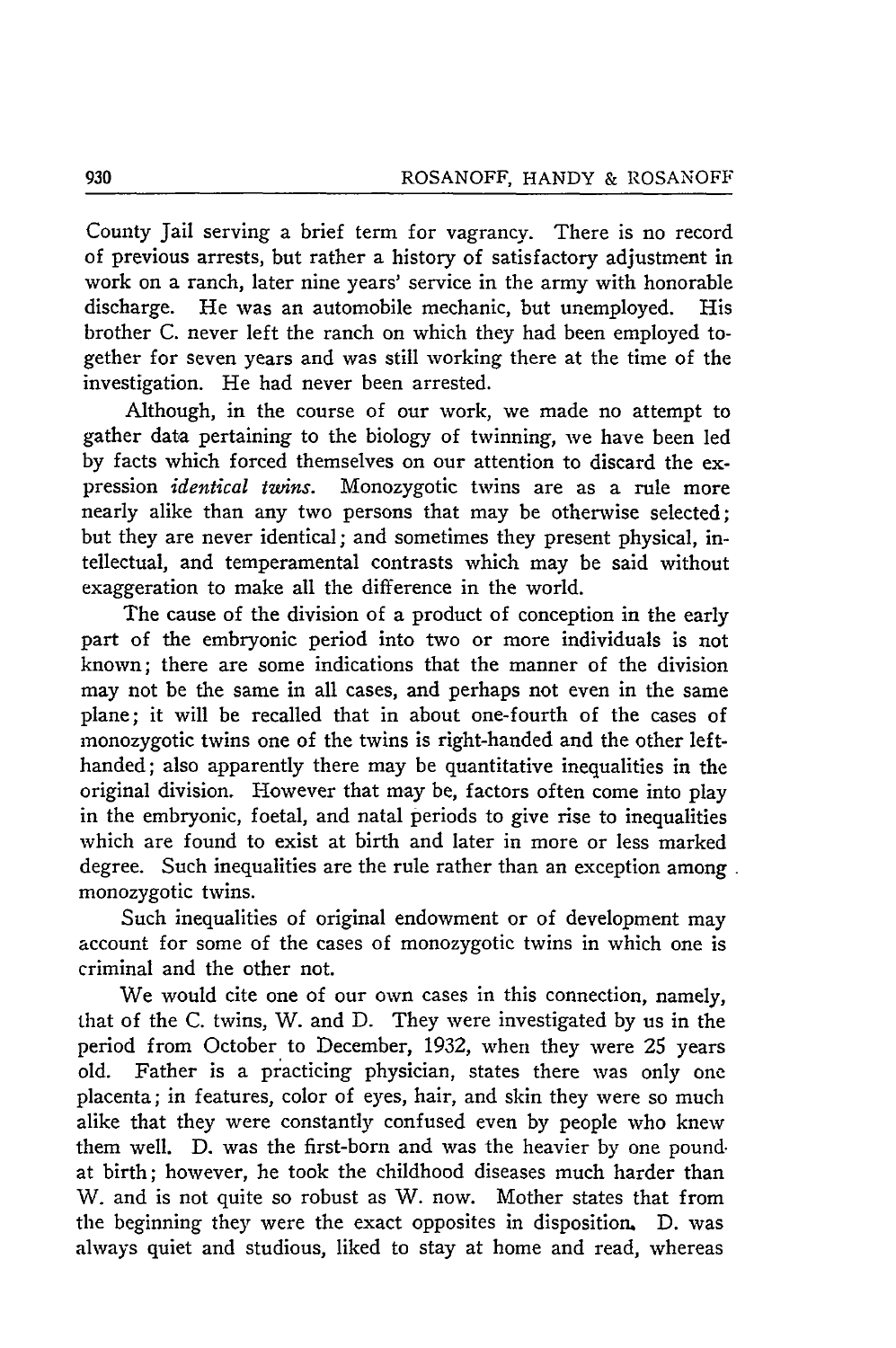W. wanted gay parties and excitement. They have always had different friends; while there was no special antagonism between them, they were not specially attached to each other. D. "takes the cares of the world on his shoulders," while W. "never has a care in the world." D. has never shown criminal tendencies and has never been in conflict with the authorities, whereas *IV.* has associated with questionable characters, has gambled, used mariahuana and alcoholic beverages. In April, 1930, he was arrested and charged with grand theft. He had stolen an automobile, substituted false license plates-which he had also stolen-obtained gasoline by leaving a spare tire for security, forged his father's name to a check for \$10; later abandoned the car in another town. He entered a plea of guilty on all counts. He was first in the town lock-up for a day or so, then in the county jail for three months, then in road camp seven months, and is now on probation for five years.

It would appear from evidence presented by a part of our material that a head injury may produce such a change in a person's temperament or character as to establish a persistent criminal tendency which previously was not noted. Some corroboration of such a mechanism is to be found in one of Lange's cases. We do not believe that a head injury of any kind or degree can by itself produce a criminal tendency; but it seems to us not improbable, in spite of the meagerness of material pertinent to this question, that a head injury, like alcoholism or diffuse syphilitic disease of the cerebral cortex, may injure controlling and inhibiting mechanisms and thus release an anti-social tendency in individuals in whom such a tendency has previously existed as an inherited or inborn but latent trait.

A case in point is that of the M. twins, **G1.** and Ge., born in 1897, both of whom made an outstanding record in their schooling and subsequent career up to the age of 21. Ge. has since then continued to be a gentleman of fine standing in the community, eminently successful in his work. GI., whom we found in a penal institution, after gaining no fewer than seven citations for his services as an aviator in the World War, suffered two head injuries in airplane crashes in June and in September, 1918. Upon recovery from the immediate effects of these injuries, he drifted into a criminal career, and we have a record of twelve convictions between 1920 and 1932, with jail and prison sentences in two states, the offenses consisting of receiving stolen property, passing bad checks, breaking and entering, forgery, battery, and the like.

We must point out that in this particular clinical group it is more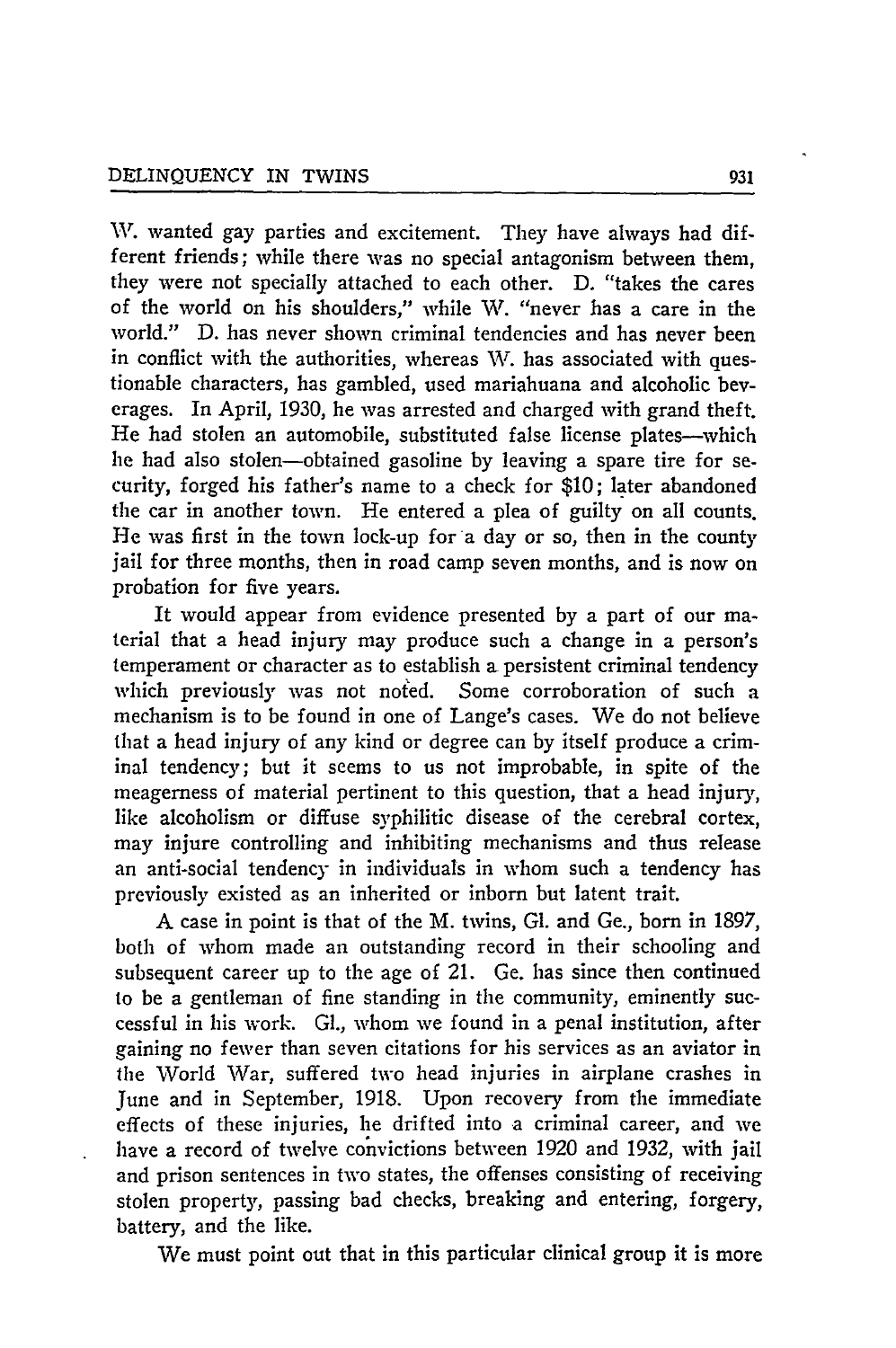difficult than in any of the others to be sure of our data. Not only the prisoners themselves, but also their relatives and friends are often in a conspiracy to withhold information that might be incriminating. Perhaps the percentage of cases of monozygotic twins in the adult criminality group in which only one of the twins is affected and the other free from criminal tendency would be less than appears in our figures if more reliable information could be obtained.

Finally should be mentioned possible error in the classification of the twins resulting from mistaking dizygotic for monozygotic twins (or *vice-versa).*

To recapitulate, then, our material indicates that in two-thirds of the cases of adult criminality in monozygotic twins, when one is criminal the other is likewise criminal. In the remaining one-third of the cases, only one of each pair of twins is criminal. Our material suggests five possible explanations as perhaps accounting for the apparent inconsistency: (a) Incidental criminality, as distinguished from criminalism, being determined mainly by environmental rather than by constitutional factors, occurs under special conditions to which only one twin of the pair is exposed. (b) Inequalities of the original division of the early embryo or inequalities of development during intra-uterine life may account for differences in constitutional makeup. (c) Some such factor as a head injury, alcoholism, or diffuse syphilitic disease of the cerebral cortex, existing only in one twin of the pair, may destroy controlling or inhibiting mechanisms and thus lay bare a previously latent anti-social component in his temperament. (d) Concealment of a criminal tendency in one of the twins by a conspiracy for that purpose among our informants may erroneously raise the percentage of cases in which only one twin is affected. (e) Mistaking a pair of dizygotic for monozygotic twins may also erroneously raise the percentage of cases in which only one twin is affected.

Turning now to the *juvenile delinquency group,* we find it to be even more markedly the case that in monozygotic twins, whether male or female, when one of the pair is delinquent, the other also will be delinquent. This in itself is, of course, not conclusive of anything. It simply means that where we have similar heredity plus similar environment, then the behavior also may be expected to be similar. We have, however, one pair of monozygotic female twins who were reared apart. They are the J. twins, A. E. and M. J. Our investigation of them was made between December, 1930, and March, 1931, when they were twenty years of age. They were born in Minnesota, but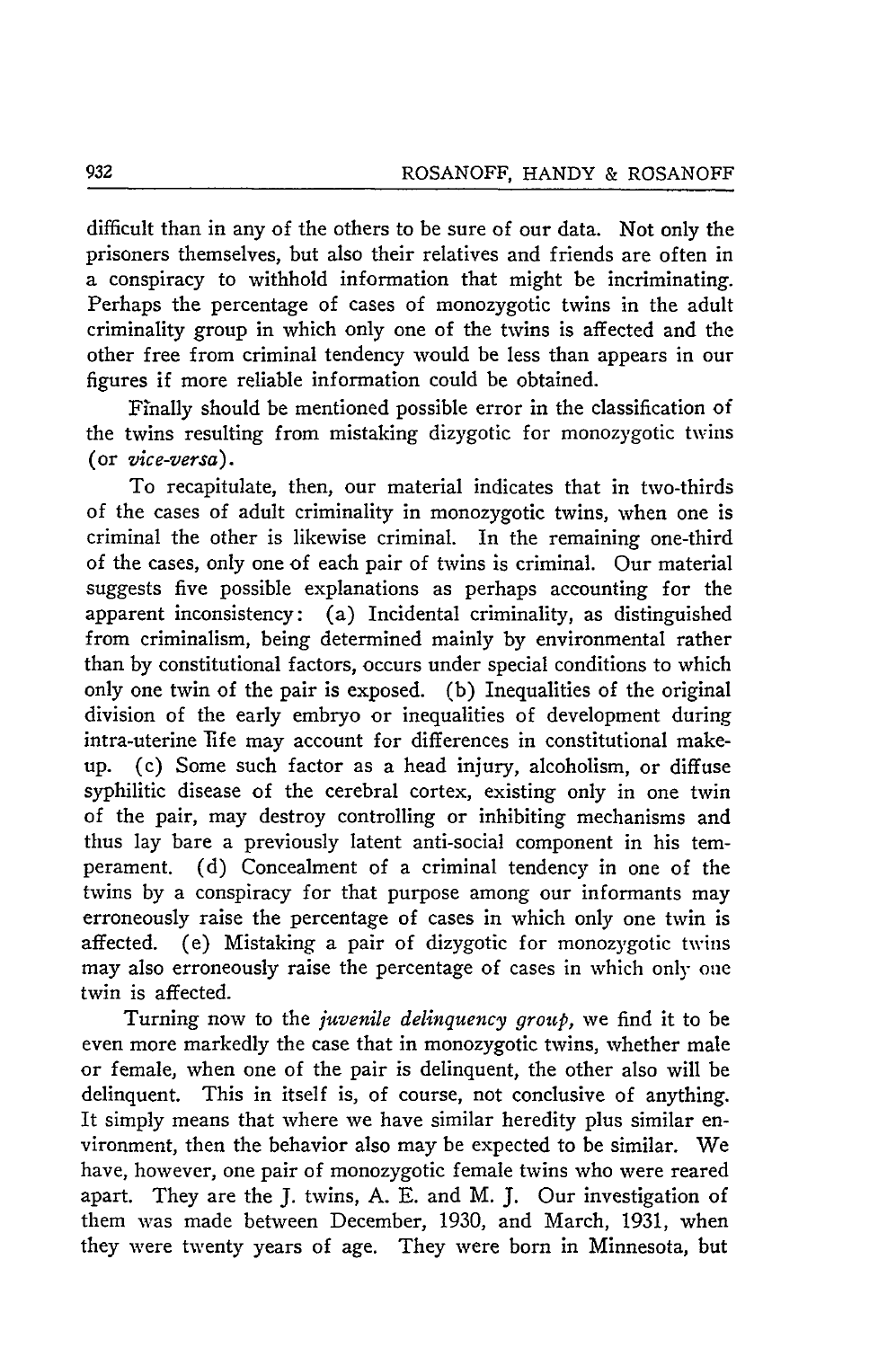were separated at the age of 3 years. M. J. was brought up by her mother in California and A. E. by friends in Wyoming. M. J. had fewer advantages as compared with her sister, whose foster parents were very well-to-do. They corresponded only occasionally, and only once for a period of about four weeks they visited together in Wyoming. At about the age of sixteen, they both developed a tendency toward various sex delinquencies, and would often run away from their respective homes and get into difficulty. Finally, they were both committed to state correctional institutions for girls, the one to the Ventura School in California, in November, 1928, and the other to the Industrial Institute in Sheridan, Wyoming, in June, 1929. Unfortunately, we do not have many cases of monozygotic twins reared apart.

The striking finding in the juvenile delinquency group is among the dizygotic twins, as the table shows. We have **16** pairs of male dizygotic twins, and among these both are affected in **11** pairs and only one affected in **5** pairs. We have, moreover, 9 pairs of female dizygotic twins, and in that group both are affected *in all cases!*

We cannot on this occasion offer an adequate presentation of our material. Suffice it to say here that only a small part of the material included in our juvenile delinquency group seems to be fundamentally related to criminalism in adults, as we have already attempted to define it.

Delinquency in girls is mainly sex delinquency and is a matter which differs greatly in its nature and causes from the bulk of delinquency in boys.

For a large proportion of the cases of delinquency in both boys and girls, inborn factors are relatively insignificant as compared with post-natal factors, presumably those which might be generally designated as social environment.

The last point has obvious bearing not only on the question of causes, but also on matters of practical policy as to classification and treatment of juvenile delinquents.

Our group of cases of *behavior problems in children* is even more heterogeneous than the other two groups. Cases are contained in it which are fundamentally related to criminalism and delinquency; there are also cases which are more closely related to, or are the precursors of, psychotic and psychoneurotic conditions; and there are, finally, cases, perhaps representing more than half of the material, in which there is no fundamental abnormality, and in which we are